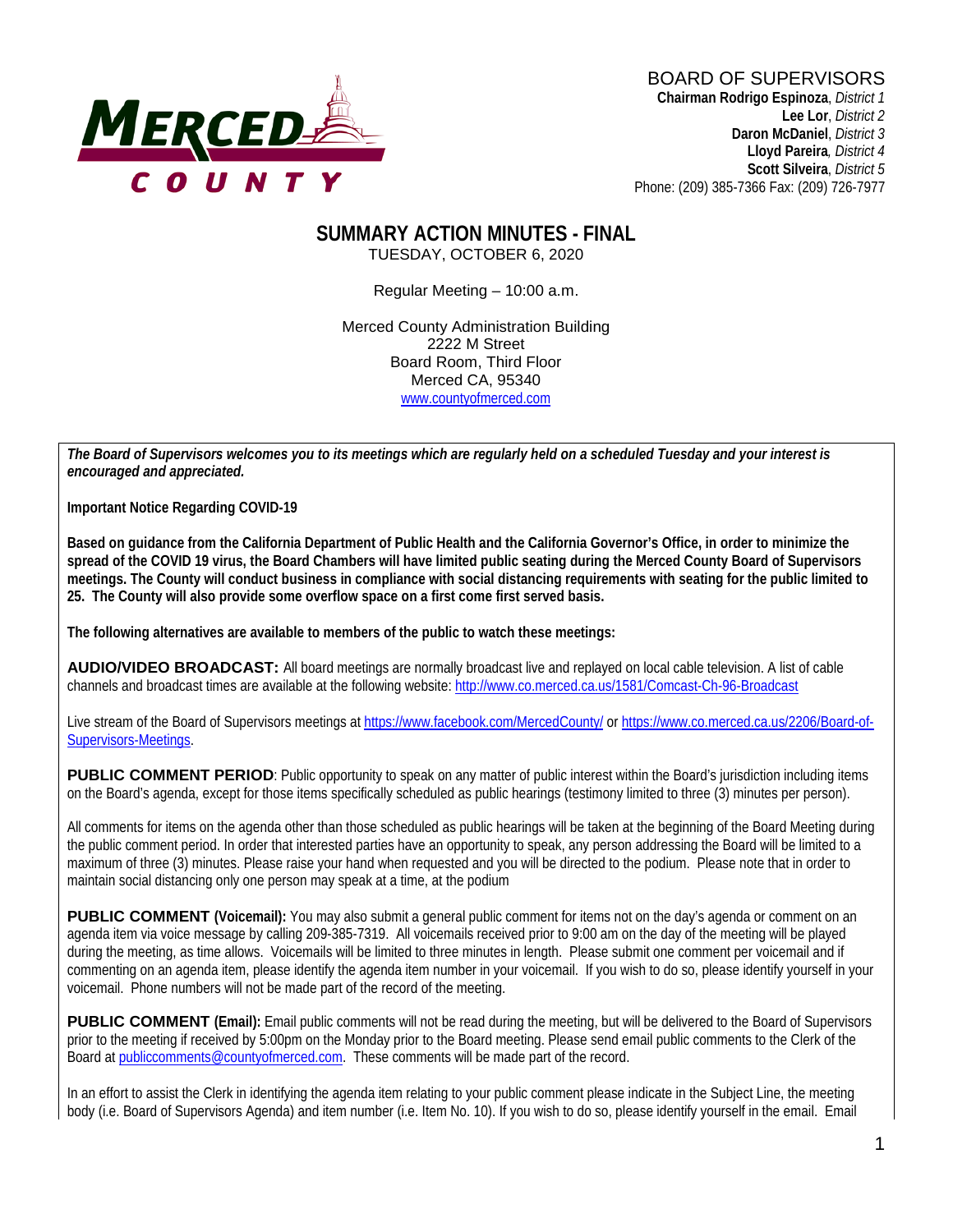addresses will not be made part of the record of the meeting. Comments made on Facebook are not considered part of the official record and will not be shared with the Board.

#### **The Agenda is divided into three sections:**

- **CONSENT CALENDAR**: These matters include routine financial and administrative action and usually are approved by a single vote.
- **SCHEDULED ITEMS**: These items are noticed hearings, work sessions and public hearings.
- **REGULAR CALENDAR**: These items include significant policy and administrative actions. Immediately after approval of the CONSENT CALENDAR, if the time of the hearing of SCHEDULED ITEMS has not arrived, the REGULAR CALENDAR will be considered.

#### **PUBLIC HEARINGS: (In Person)**

Public opportunity to provide testimony is limited to three (3) minutes per person. Please raise your hand and you will be directed to the podium. Please note that in order to maintain social distancing only one person may speak at a time, at the podium.

**PUBLIC HEARINGS: (Via Voicemail)** Public comment for public hearings will be taken in person and by voicemail. Voicemails directed to the public hearing will be accepted up to and during the public hearing. The Board of Supervisors will take a brief pause during the public hearing for persons using voicemail. Please call 209-726-2755 to leave your voicemail.

In an effort to assist the Clerk in identifying the Public Hearing agenda item relating to your public comment please identify the subject matter in your voicemail. If you wish to do so, please identify yourself in your voicemail. Phone numbers will not be made part of the record of the meeting.

**CLOSED SESSION**: This is the portion of the meeting conducted in private without the attendance of the public or press to discuss certain confidential matters specifically permitted by the Brown Act. The public will be provided an opportunity to comment on any matter to be considered in closed session prior to the Board adjourning into the closed session.

**BOARD AGENDA AND MINUTES:** Board agendas, minutes, and copies of items to be considered by the Board of Supervisors are posted on the Internet at least 72 hours preceding a Tuesday meeting at the following website: [www.countyofmerced.com](http://www.countyofmerced.com/) 

**REASONABLE ACCOMMODATIONS:** Persons who require accommodation for any audio, visual or other disability or Spanish or Hmong interpretation in order to review an agenda, or to participate in a meeting of the Board of Supervisors per the American Disabilities Act (ADA), may obtain assistance by requesting such accommodation in writing. Please address your written request to the Clerk of the Board, 2222 M Street, Merced, CA 95340 or telephonically by calling (209) 385-7366. Any such request for accommodation should be made at least 48 hours prior to the scheduled meeting for which assistance is requested.

*Spanish and Hmong interpreters are available.*

*Interpretes de espanol y hmong estan disponibles.*

*Peb muaj tug paab txhais lug Mev hab Hmoob.* 

## SCHEDULED ITEMS

## **GOVERNMENT CODE SECTION 54954.2 COMPLIANCE (LATE AGENDA ITEMS)**

**Due to the COVID-19 Pandemic, Supervisor Silveira attended the meeting remotely and participated in the meeting to the same extent as if he was present.** 

**10:00 A. M. INVOCATION led by Pastor Rick Beck, Circle of Hope Ministry/PLEDGE OF ALLEGIANCE**

> **PUBLIC OPPORTUNITY TO SPEAK ON ANY MATTER OF PUBLIC INTEREST WITHIN THE BOARD'S JURISDICTION INCLUDING ITEMS ON**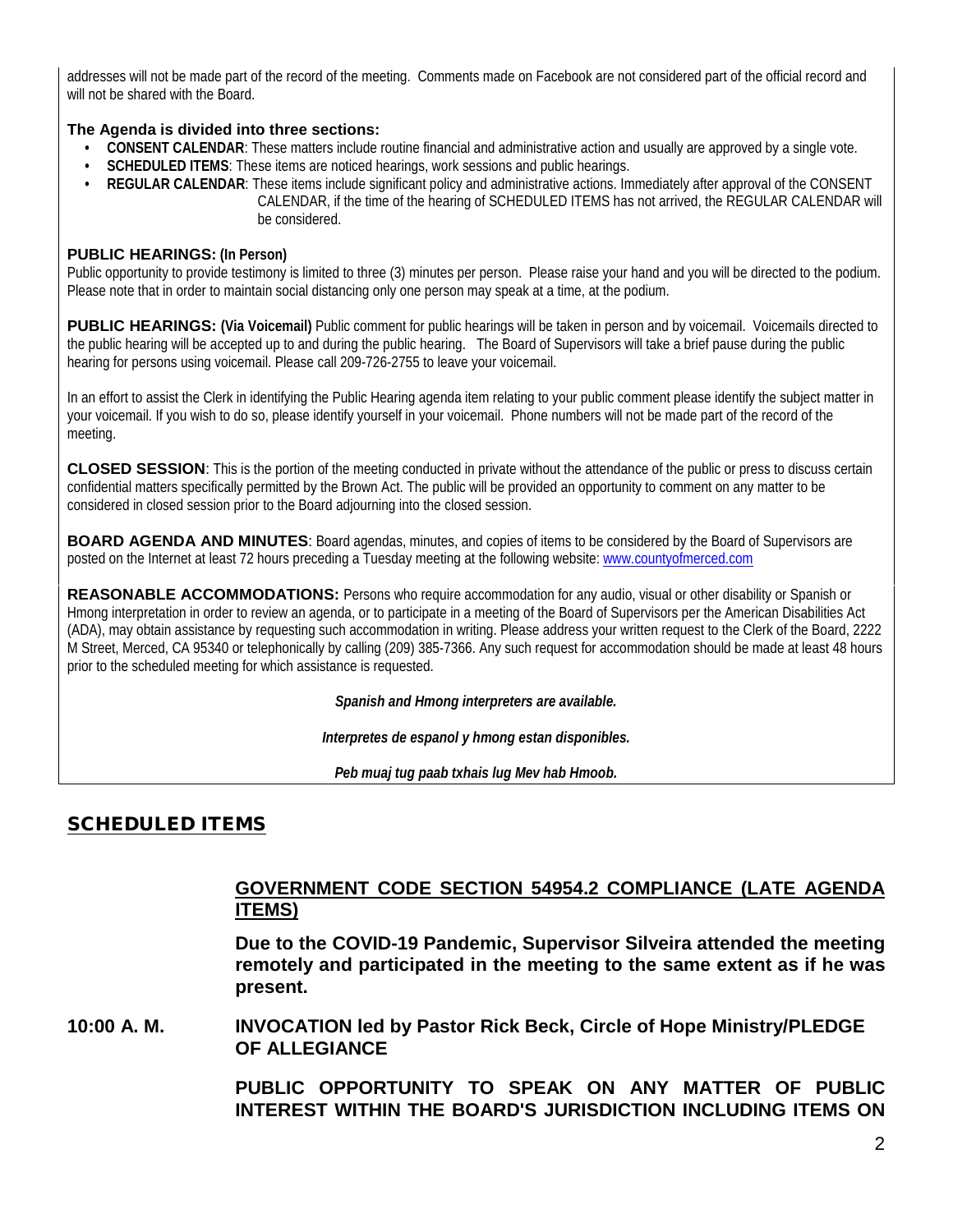**THE BOARD'S AGENDA, EXCEPT FOR THOSE ITEMS SPECIFICALLY SCHEDULED AS PUBLIC HEARINGS (TESTIMONY LIMITED TO THREE MINUTES PER PERSON)**

## *REVIEW BOARD ORDER – SEE PAGE 8*

## **APPROVAL OF CONSENT AGENDA CALENDAR (ITEMS #1 - 8)**

### **COVID-19 UPDATE**

## *REVIEW BOARD ORDER – SEE PAGE 8*

### **PUBLIC HEARING:**

### **COMMUNITY AND ECONOMIC DEVELOPMENT - PUBLIC HEARING**

To Consider Amendment of Chapter 18.10 (Agricultural Zones) of Title 18 (Zoning) of the Merced County Code

### **RECOMMENDATION:**

1) Introduce the proposed ordinance amending Chapter 18.10 (Agricultural Zones) of Title 18 (Zoning) of the Merced County Code;

2) Waive further reading;

3) Open the Public hearing and receive testimony;

4) Close the Public hearing;

5) Consider the Planning Commission's recommendation in favor of adopting the proposed ordinance;

6) Determine the proposed amendments to the Zoning Code are exempt from further environmental review under Section 15162 - "Subsequent EIRS and Negative Declarations" of the CEQA Guidelines; and,

7) Adopt the proposed ordinance amending Title 18 (Zoning) of the Merced County Code (ZCTA20-002).

# *REVIEW BOARD ORDER – SEE PAGES 8 AND 9*

### **REPORTS/BOARD DIRECTION**

County Executive Officer, County Counsel, Board of Supervisors Members

## CONSENT CALENDAR (Items # 1-8) **APPROVED AS RECOMMENDED AYES: 1, 3, 5 NOT PRESENT: 2, 4**

### Public Works

- 1. Approve and authorize the Chairman to sign Amendment Contract No. 2019149 with Jacobs Engineering Group, Inc. for Engineering Design Services for the Black Rascal Creek Flood Control Project.
- 2. Approve and authorize the Chairman to sign Amendment Contract No. 2019017 with T&S West for Building Construction Remodeling, Repairs and Maintenance Services.
- 3. Approve Budget Transfer in the amount of \$110,695 for the Los Banos Veterans ADA Project.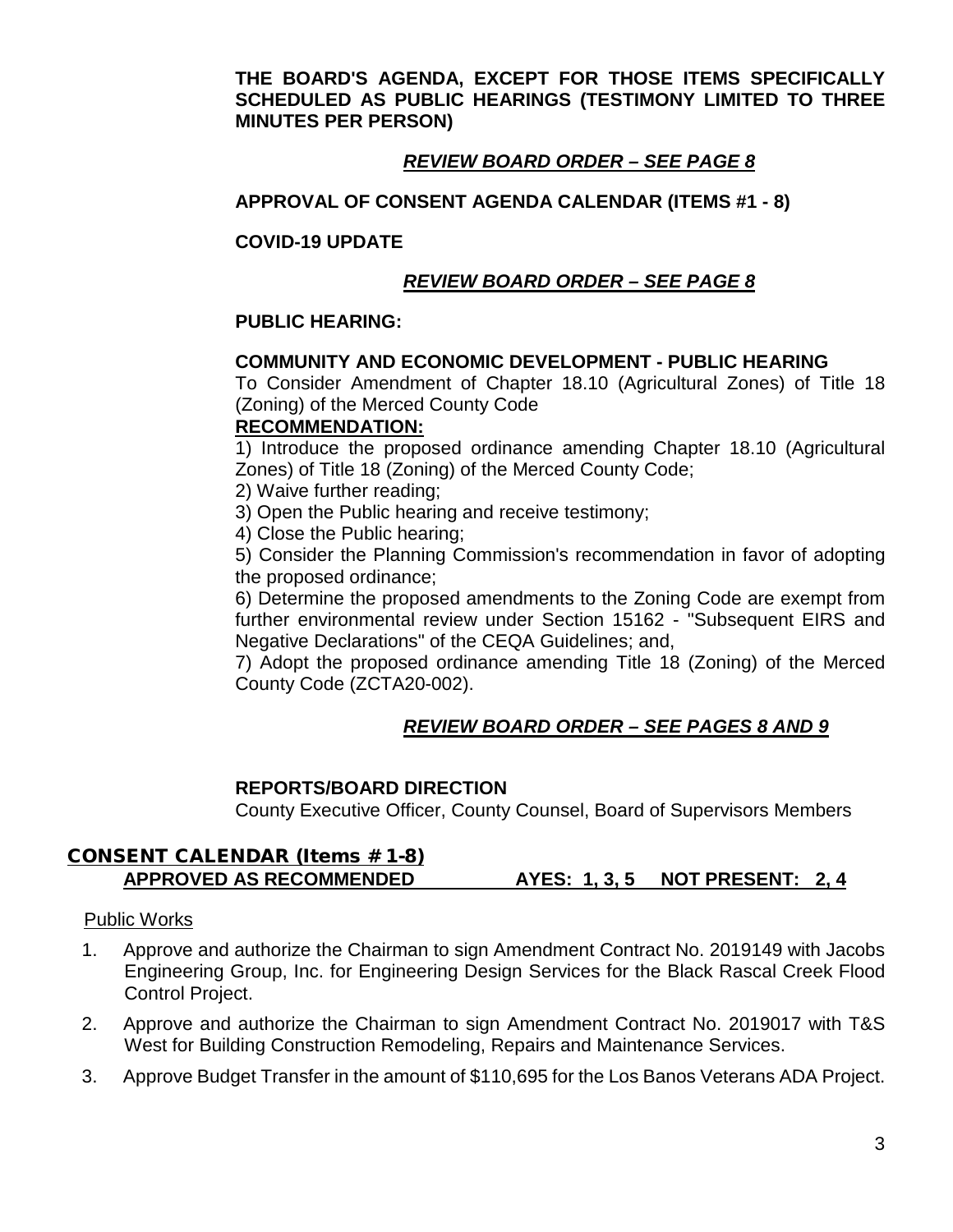4. Approve Budget Transfer in the amount of \$8,500 establishing the appropriation for the Human Services Agency Merced Car Compound Gate operator replacement to keep County vehicles secured. (4/5 Vote Required)

# **PULLED – NO ACTION TAKEN**

## Human Services Agency

5. Approve and authorize the Chairman to sign Amendment Contract No. 2020076 with Merced County Office of Education - Regional Occupation Program for vocational training services for Welfare-to-Work participants.

## Probation

6. Approve and authorize Chairman to sign Amendment Contract No. 2019221 with Aspiranet, Inc. for psychosocial assessments of Resource Families.

## Executive Office

7. PULLED

## Board Recognition

8. Certificate of Recognition for Graduation from Merced County Drug Treatment Court to Keith Geiggar, presented September 25, 2020.

# REGULAR CALENDAR

## BOARD ACTION

## PUBLIC WORKS

9. 1) Adopt the Resolution prohibiting parking on Old Lake Road approximately 0.5 miles east of Golf Road in the Merced area; and 2) Authorize the Department of Public Works to install signs informing motorists of this prohibition of parking.

## **ADOPTED RESOLUTION NO. 2020-110 AS RECOMMENDED AYES: 1, 3, 5 NOT PRESENT: 2, 4**

10. 1) Adopt Resolution approving submittal of an application to the California Department of Parks and Recreations for a Statewide Park Development and Community Revitalization Program grant for Winton Community Park; 2) Authorize the Director of Public Works to sign all documents relating to the grant; and 3) Direct the Director of Public Works to return to the Board of Supervisors with the application results and to accept award.

## **ADOPTED RESOLUTION NO. 2020-111 AS RECOMMENDED AYES: 1, 3, 5 NOT PRESENT: 2, 4**

11. Adopt Resolution authorizing the County Executive Officer and the Auditor-Controller to sign and file the Local Transportation Funds Claim for the 2020/2021 Fiscal Year with the Merced County Association of Governments.

## **ADOPTED RESOLUTION NO. 2020-112 AS RECOMMENDED AYES: 1, 3, 5 NOT PRESENT: 2, 4**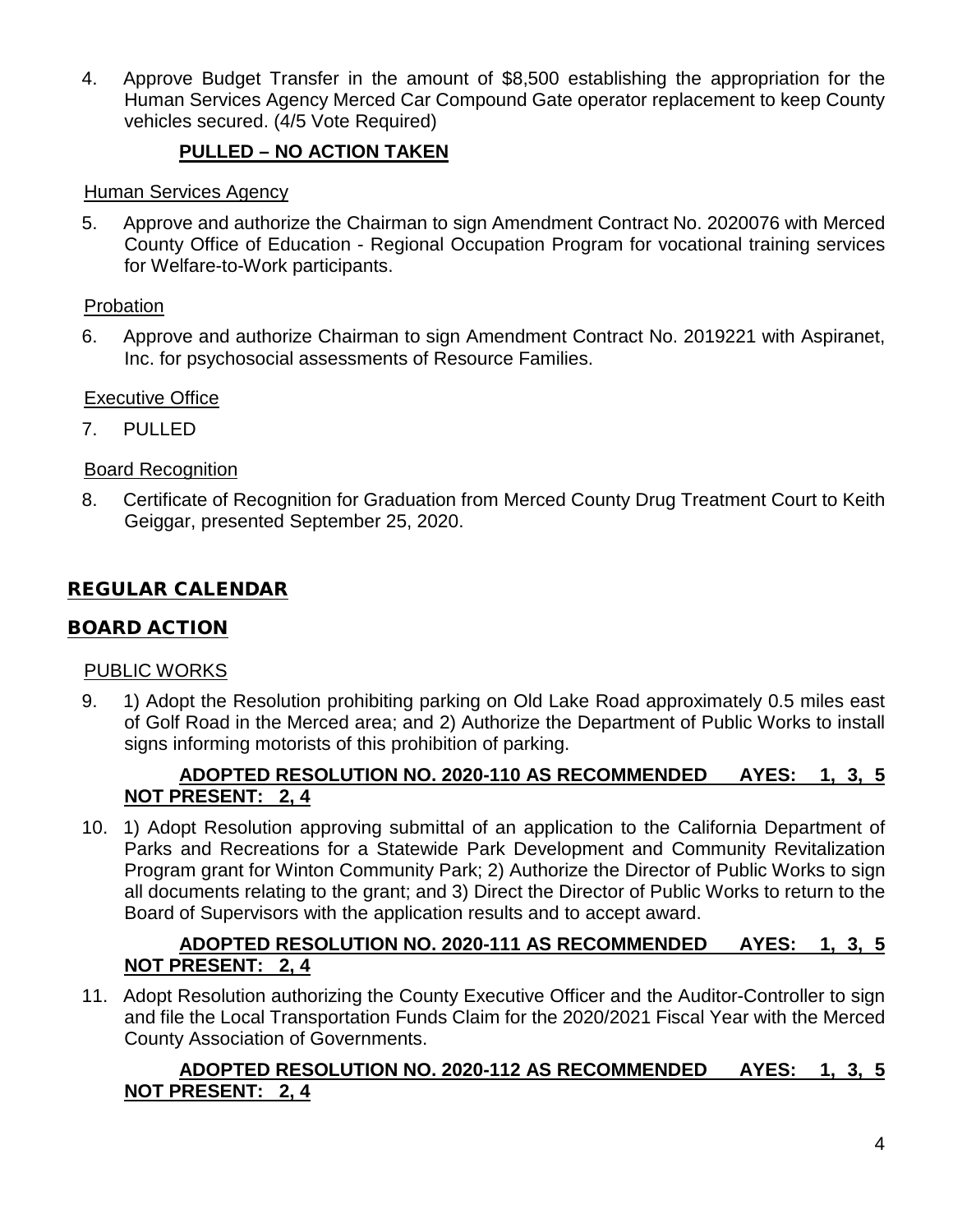# HEALTH

12. 1) Approve the Contract with the California Department of Resources Recycling and Recovery for the FY 20-21 Solid Waste Local Enforcement Agency Grant in the amount of \$18,316; 2) Adopt the Resolution authorizing the Chair to sign the Grant Agreement and authorizing the Director of Public Health or Designee to sign all payment requests; and 3) Authorize the Chair to sign the Grant Agreement.

## **AUTHORIZED CONTRACT NO. 2020206 AND ADOPTED RESOLUTION NO. 2020- 113 AS RECOMMENDED AYES: 1, 3, 5 NOT PRESENT: 2, 4**

13. 1) Ratify the submission of the COVID-19 invoice submitted on July 24, 2020 to the California Department of Public Health for funding allocation beginning March 28, 2020 through June 30, 2021; and 2) Accept the new funding for the COVID-19 Hospital Preparedness Program Allocation in the amount of \$134,810.

# **APPROVED AS RECOMMENDED AYES: 1, 3, 5 NOT PRESENT: 2, 4**

14. 1) Retroactively approve the contract with California Department of Public Health to prevent, prepare for, and respond to the Novel Coronavirus-2019 for Human Immunodeficiency Viruses/Acquired Immunodeficiency Syndrome Care Program Clients; 2) Adopt the Resolution authorizing the Chairman to sign all related documents; and 3) Authorize the Chairman to sign the agreement and related documents.

## **AUTHORIZED CONTRACT NO. 2020205 AND ADOPTED RESOLUTION NO. 2020- 114 AS RECOMMENDED AYES: 1, 3, 5 NOT PRESENT: 2, 4**

15. 1) Ratify the submission of the Request for Supplemental Information to the California Department of Public Health Maternal Child and Adolescent Health Division beginning upon final execution of the contract through June 30, 2023; and 2) Return to the Board for contract approval.

# **APPROVED AS RECOMMENDED AYES: 1, 3, 5 NOT PRESENT: 2, 4**

# BEHAVIORAL HEALTH AND RECOVERY SERVICES

16. Retroactively approve Contract with Merced Lao Family Community, Inc. for a Southeast Asian Community Advocacy Program.

## **AUTHORIZED CONTRACT NO. 2020208 AS RECOMMENDED AYES: 1, 3, 5 NOT PRESENT: 2, 4**

## HUMAN SERVICES AGENCY

17. Approve \$25,000 membership fee to Kids Discovery Station to become a founding partner in the children's museum project.

# **APPROVED AS RECOMMENDED AYES: 1, 3, 5 NOT PRESENT: 2, 4**

## COMMUNITY AND ECONOMIC DEVELOPMENT

18. 1) Ratify the execution by the Director of Community & Economic Development accepting the FAA CARES Act Grant Award for Castle Airport in the amount of \$30,000; and, 2) Authorize the Director of Community & Economic Development to take any further administrative actions related to FAA CARES Act Grant implementation as necessary upon concurrence of County Executive Officer and County Counsel.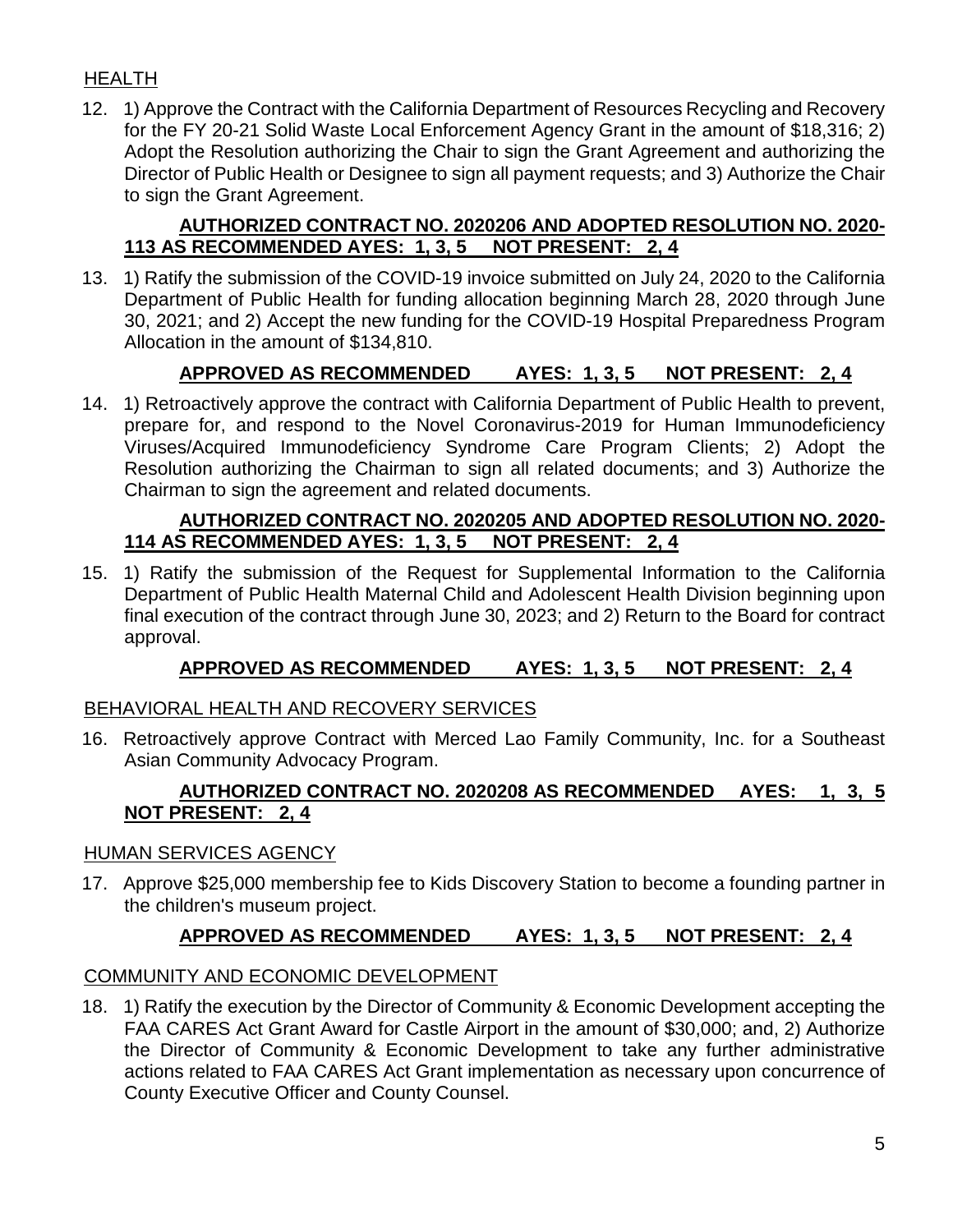# **ELECTIONS**

19. 1) Ratify submission of a grant application by the Registrar of Voters to Center for Tech and Civic Life for funding to address the impacts of the COVID-19 pandemic on the November 2020 election; 2) Approve and authorize the Chairman to execute a grant agreement with Center for Tech and Civic Life (CTCL) to provide Merced County elections with grant funding in the amount of \$218,347.50 to be used for planning and operating a safe and secure election in November 2020; 3) Authorize the Registrar of Voters to execute all other documents related to this funding allocation; and 4) Approve related budget transfer. (4/5 Vote Required)

## **AUTHORIZED CONTRACT NO. 2020207 AS RECOMMENDED AYES: 1, 3, 5 NOT PRESENT: 2, 4**

## *REVIEW BOARD ORDER – SEE PAGE 9*

## **COUNSEL**

20. Approve the Merced County Law Library Annual Report as presented and approved by the Merced County Law Library Board of Trustees on September 24, 2020.

## **APPROVED AS RECOMMENDED AYES: 1, 3, 5 NOT PRESENT: 2, 4**

## EXECUTIVE OFFICE

21. 1) Approve budget transfers appropriating and reallocating Coronavirus Relief Funds for use in community outreach and engagement, facility retrofit for employee social distancing requirements, improving telework capabilities, contact tracing, testing capability and health screening, personal protective equipment and disinfectants procurement, and food distribution assistance (4/5 Vote Required) and 2) Approve and authorize the Chairman to execute an agreement with the Merced County Food Bank awarding up to \$100,000 in total grant funds for the purpose of procuring approved equipment and supplies and enhancing Countywide food distribution to community members impacted by COVID-19.

## **PULLED – NO ACTION TAKEN**

### BOARD APPOINTMENTS

22. Reappoint Susan Leigh Flinspach to serve as a member of the Library Advisory Commission, representing Commission Recommended Rep/Ex. Officio, until August 31, 2024.

# **APPROVED AS RECOMMENDED AYES: 1, 3, 5 NOT PRESENT: 2, 4**

## **BOARD INFORMATION & POSSIBLE ACTION ACCEPTED AND PLACED ON FILE AYES: 1, 2, 5 NOT PRESENT: 2, 4**

- 23. Sheriff Re: Annual reporting requirement on Inmate Welfare Trust Fund for FY 2019-2020 in accordance with Penal Code Section 4025(e).
- 24. California State Water Resources Control Board Re: Notice of Petition for Long-Term Change Involving the Transfer/Exchange of up to 5,616 Acre-Feet of Water per Year between the Department of Water Resources and the U.S. Bureau of Reclamation.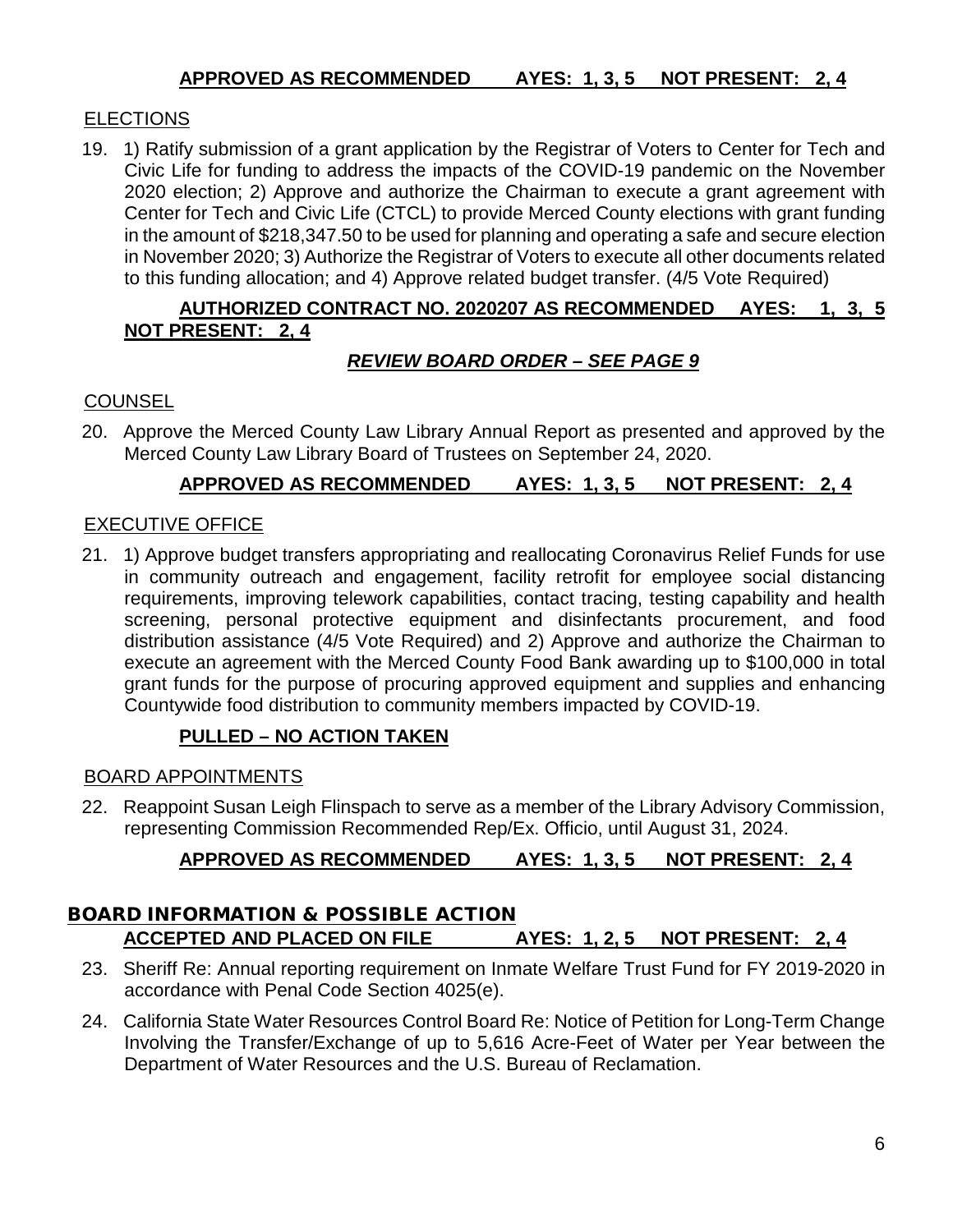- 25. State of California Fish and Game Commission RE: Notice of proposed regulatory action relative to amending sections 29.80, 29.85 and 701, Title 14, CCR, relating to Recreational Crab Trap Fishery Marine Life Protection Measures
- 26. State of California Fish and Game Commission RE: Notice of Change of Date of Adoption Hearing for Simplification of Statewide Inland Sport Fishing regulations (OAL Notice Number Z-20200707-01)
- 27. WARN Notice: LAGS Medical Centers 510 W. 25th Street, Merced, CA 95340 and 802 Iowa Avenue Los Banos, CA 93635 (On file with the clerk).

### **THE BOARD ADJOURNED THE MEETING AT 11:17 A.M. UNTIL TUESDAY, OCTOBER 20, 2020, AT 10:00 A.M.**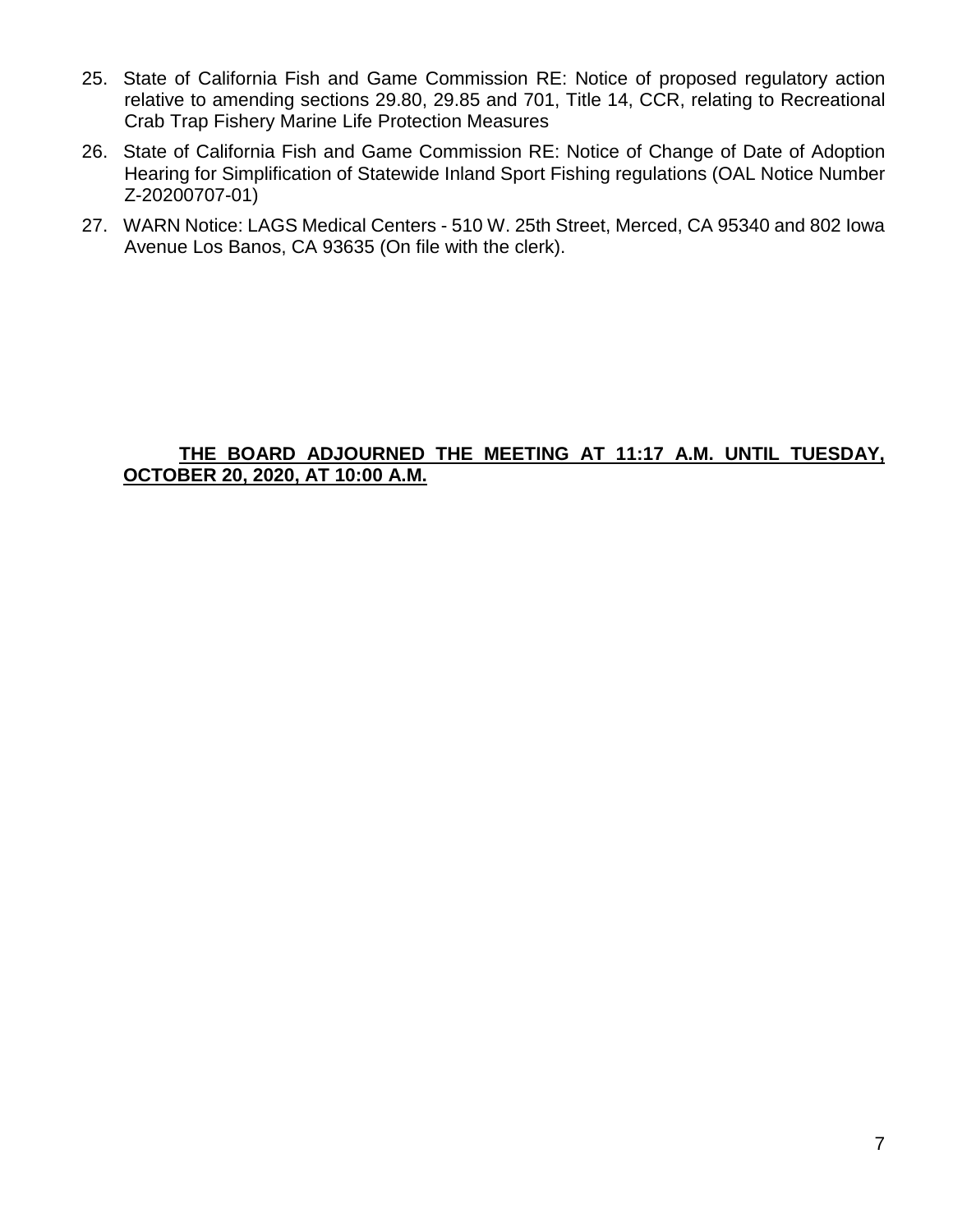#### **BOARD ORDERS – SUMMARY ACTION MINUTES – OCTOBER 6, 2020**

#### **10:00 A.M. SCHEDULED ITEM PUBLIC OPPORTUNITY**

*Public Comments received via email for Public Opportunity and Scheduled Items are on file with the Clerk.*

Mayya Tokman, UC Merced Professor and Founder and Executive Director of the Kids Discovery Station Museum speaks to item 17 on the agenda relating to the Children's Museum and support of founding members. Ms. Tokman further states that due to the pandemic the Children's Museum project was delayed but they are now ready to move forward and spoke of the opportunity to inspire kids.

Present: Espinoza, McDaniel, Silveira (via Zoom) Absent: Lor, Pareira

### **10:00 A.M. SCHEDULED ITEM 2020-10-06 COVID-19 UPDATE**

Dr. Rebecca Nanyonjo-Kemp, Director of Public Health opens and reviews the following slides: Current Merced County Case Count, Merced County COVID-19 Deaths, COVID-19 Cases by Community per 1,000 Residents, California Blueprint for a Safer Economy, New Blueprint Metric-Equity and Stay Safe, Stay Open. At the conclusion of the presentation Ms. Nanyonjo-Kemp urged everyone to get tested and gave information on the various test sites.

The Board has a lengthy discussion on the update. Present: Espinoza, McDaniel, Silveira (via Zoom) Absent: Lor, Pareira

#### **10:00 A.M. SCHEDULED ITEM**

#### **2020-10-06 COMMUNITY AND ECONOMIC DEVELOPMENT – PUBLIC HEARING**

The time and date previously scheduled to consider amendment of Chapter 18.10 (Agricultural Zones) of Title 18 (Zoning) of the Merced County Code.

Mark Hendrickson, Director of Community and Economic Development reviews the staff report. Mr. Hendrickson states that the item is an opportunity to streamline and clean up a provision related to single family homes in agricultural zones.

Upon motion of Supervisor McDaniel, seconded by Supervisor, the Board waives further reading of the Ordinance. Ayes: Espinoza, McDaniel, Silveira (via Zoom)

Absent: Lor, Pareira

The Chairman opens the Public Hearing and asks if there is anyone present wishing to speak.

No one speaks.

The Board takes a brief pause to receive public comments via voicemail.

The Clerk plays voicemail received from Jovana Morales with the Leadership Council.